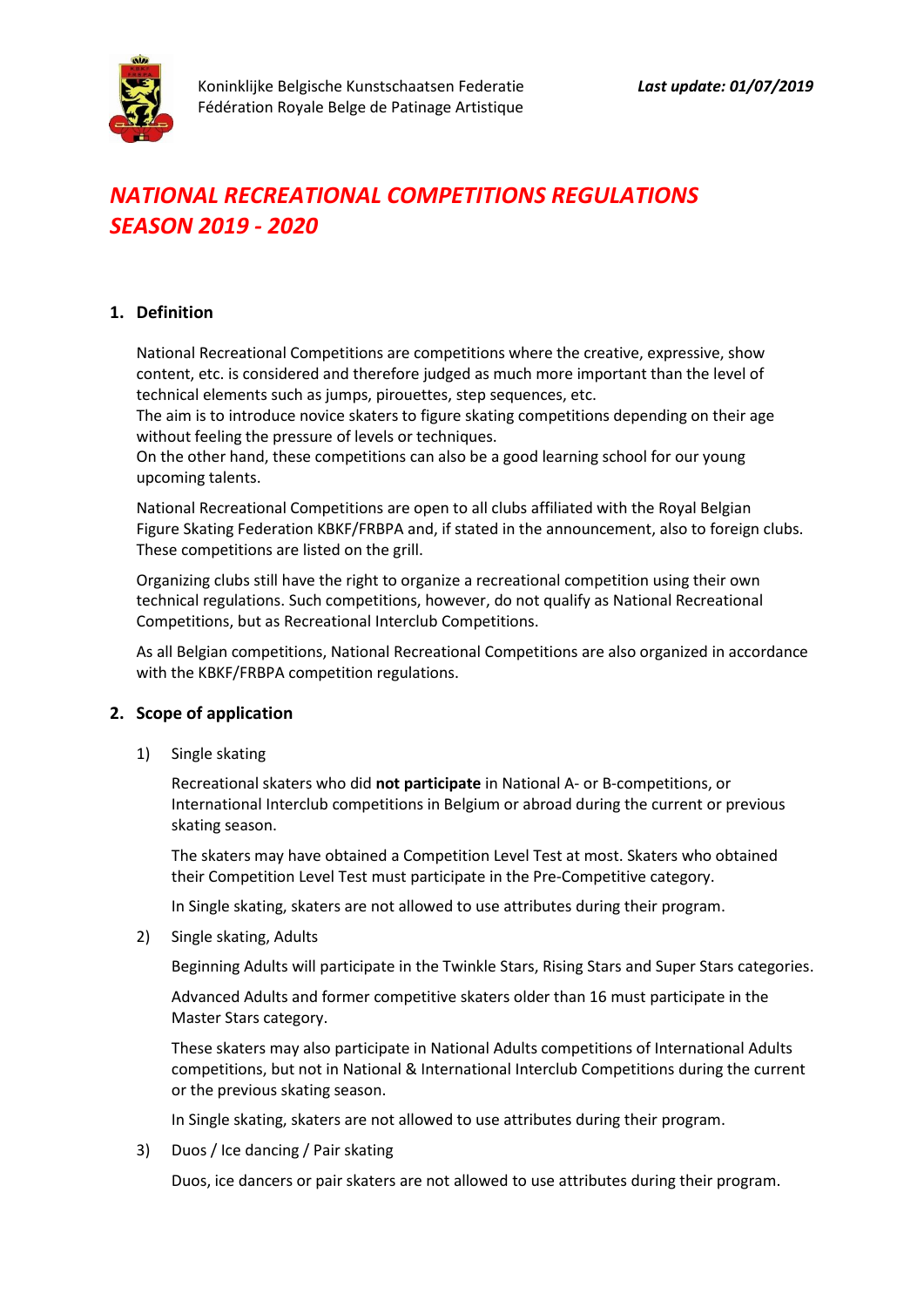4) Show team

Only show programs are allowed. Synchronized skating programs/teams are not permitted.

Show teams may use attributes. The height of these attributes may not exceed 2,30 meters. Confetti, garlands, water, as well as any form of fireworks or fuels are not permitted. It is also not permitted to use live animals.

Attributes must be placed on the ice within a maximum time of 1:30 minutes and immediately removed from the ice after the program. The attributes must be put on and removed from the ice by the skaters themselves. Intervention of a trainer or any other person is not allowed, not even during the execution of the program. Only people with skates are allowed on the ice.

The program may contain solo moments aswell as pair skating and synchronized skating elements.

## **3. Classification of categories (see appendix)**

3.1. Single skating

Single skaters are classified according to skating skills and further by age, and it is clearly stated for each category which elements such as jumps, pirouettes can be used in a recreational competition program.

There are five categories for single skaters:

- Twinkle Stars
- Rising Stars
- Super Stars
- Master Stars
- Pre-competitive

Each category is subdivided into five age categories:

- Younger than 8 years
- 8 years and younger than 12 years
- 12 years and younger than 16 years
- 16 years and younger than 26 years
- Older than 26 years

Reference for the age is July 1st.

If there are more than 18 single skaters in a group, the group is divided into 2 or more groups according to age. It is not allowed to split a group of skaters of the same skating age  $(=$  age on July 1).

3.2. Duos / Ice dancing / Couple riding

These are subdivided into 2 age categories: younger than 16 years, and 16 years or older. The age is determined by adding up the skating age of the 2 skaters and dividing by 2.

3.3. Show team

Show teams are divided into 3 groups according to the number of participants:

- Small (3-8 skaters)
- Medium (9-16 skaters)
- Large (more than 16 skaters).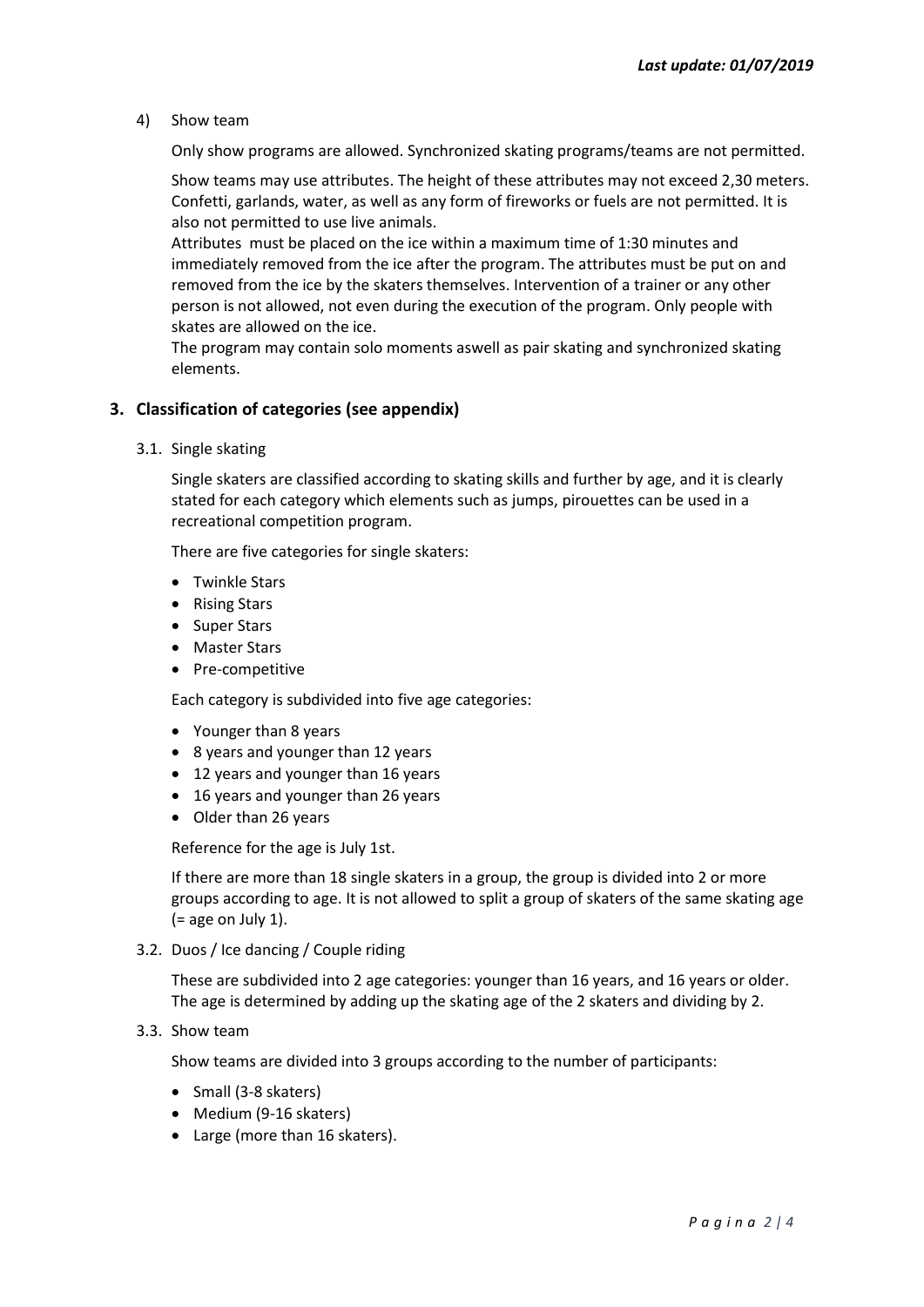## **4. Music**

The program is skated on music that may be chosen freely. The duration of the program depends on the category.

## **5. Judging**

The jury consists of at least 4 judges of which at least 1 national judge (level 3). The referee will always be a national judge (level 3).

The recreational program is assessed on the following elements:

5.1. Expression

Expression takes into account:

- How is the interpretation of the music in relation to the program?
- How is the implementation of the program in terms of expression?
- Is a story portrayed?
- Assessment of the costumes in function of the program or music.
- 5.2. Choreography

Choreography takes into account:

- Harmony between the different elements.
- Originality of the program.
- Artistic level of the program.
- Skated to the beat of the music?
- 5.3. Transition between elements

When transitioning between elements, one takes into account:

- Are there smooth movements between the different elements?
- Are there variations in the transitions?
- Are there still moments during the transitions?
- 5.4. Use of the space

When using the space, one takes into account:

- How is the ice surface used?
- Are different directions being used?
- Are the elements executed in different places?
- 5.5. Skating skills

In Skating skills, skating posture is primarily considered and not the value of the jumps, pirouettes and choreo sequence. In particular, the following is taken into account:

- The posture when performing the element. The level of the element is not taken into account.
- What is the starting position and what is the ending position? A triple jump is hereby judged the same as a flip.
- Skating skills (power and strength) are considered, knee work, posture, use of edges etc.)

Every Stars program can contain a creative pirouette. The skater may come up with and execute an original pirouette him/herself.

There is no deduction for a fall.

Skating Skills are always judged by the national judge (level 3).